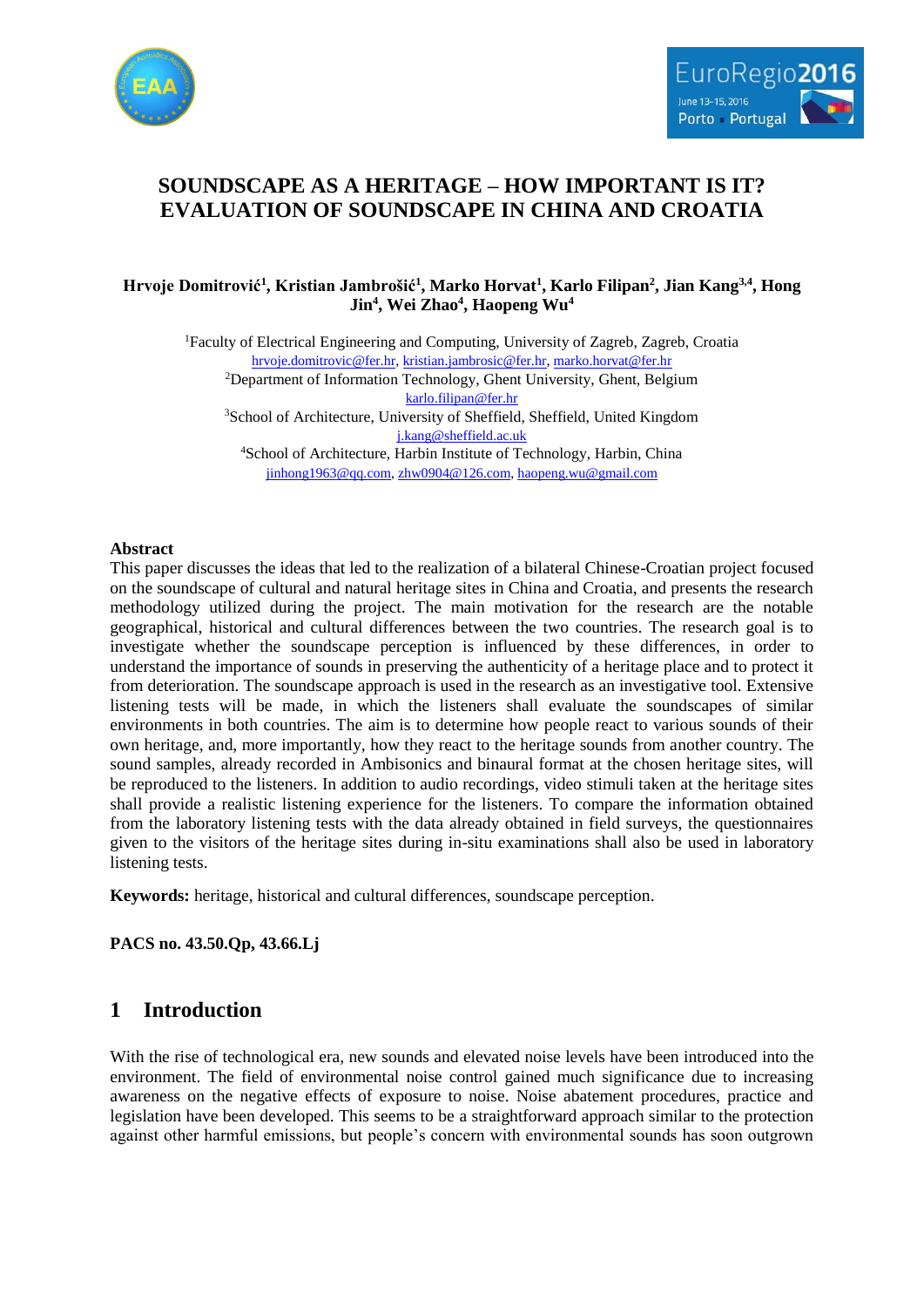

the mere concern with noise. The soundscape research addresses the perception of a sound environment and it can be understood as the auditory equivalence to the visual "landscape".

This is especially pronounced in heritage places where the same sound environments have existed throughout centuries. To explore that, this research will focus on heritage of China and Croatia by investigating how the sound environment (soundscape) is perceived by people from both nations.

The term soundscape denotes a sonic environment, formed within a context, as it is understood and perceived by people [1]. It involves diverse fields of practice, diverse approaches and multidisciplinary interests. Today, soundscape is one of the main areas of acoustics, complemented with architecture, urban planning, psychology, sociology and many other disciplines as integral parts of multidisciplinary soundscape research throughout the world.

The improvement of soundscape quality is the ultimate goal of soundscape research and many studies evaluate the perception of a soundscape at a given location before and after certain adaptation work has been done. However, an equally important aspect of soundscape addresses people's expectations about the sounds that are appropriate and desired in specific places, typically locations which are considered as heritage places.

The project is focused on soundscapes of different cultural and natural heritage sites in China and Croatia. The spatial, historical and cultural differences between the two countries are notable. This research shall investigate whether people's perception of the sounds in the respective heritage also reflects these differences. This is very important in order to understand the importance of sounds in preserving the authenticity of a heritage place and to protect it from deterioration, similar to protecting a historical place from architectural or other changes.

For this reason, soundscape approach is used as a tool for investigation, with listeners evaluating the soundscapes of well-known environments from both countries, China and Croatia. The research task is to find out how people react to the various sounds of their heritage, and the importance of soundscape regarding the protection of the cultural and natural heritage. To do this, the researchers have utilized narrative interviews and soundwalks to investigate the soundscape experience. Additionally, sounds in chosen heritage sites were recorded and will be reproduced back to the listeners in laboratory listening tests.

To carry out the investigations required to complete the project, the Croatian group from the University of Zagreb has joined with the research group from Harbin Institute of Technology, School of Architecture. The team formed in this way represents a blend of acousticians and architects working on the same issues, each of them contributing with their own unique point of view.

Previous work of the research group at University of Zagreb was partly related to cultural sites in Croatia, namely the research of the Sea Organ as a unique soundscape installation in the city of Zadar. The research described in [2] investigated acoustical properties of this location and the way it was perceived by tourists and residents. Other previously conducted research [3, 4] has found that cultural, educational and other differences between people influence the perception of soundscape. In a similar way, the project will investigate this perception, but with the focus on soundscapes of heritage sites.

The intent of the project is to enhance the cooperation and better understanding between the two research groups. In accordance with the fundamentals of the soundscape principle, the results of the project should lead to a better understanding of heritage sites and their evaluation in terms of sound perception.

## **2 The chosen sites**

The sites on which the investigations were made were chosen in a similar manner in both China and Croatia. The basic distinction was made between typical city sites and the ones found in the coastal regions of both countries. Specifically, three locations were chosen in a city, and another three in small resorts on the coast, giving six locations altogether in each country.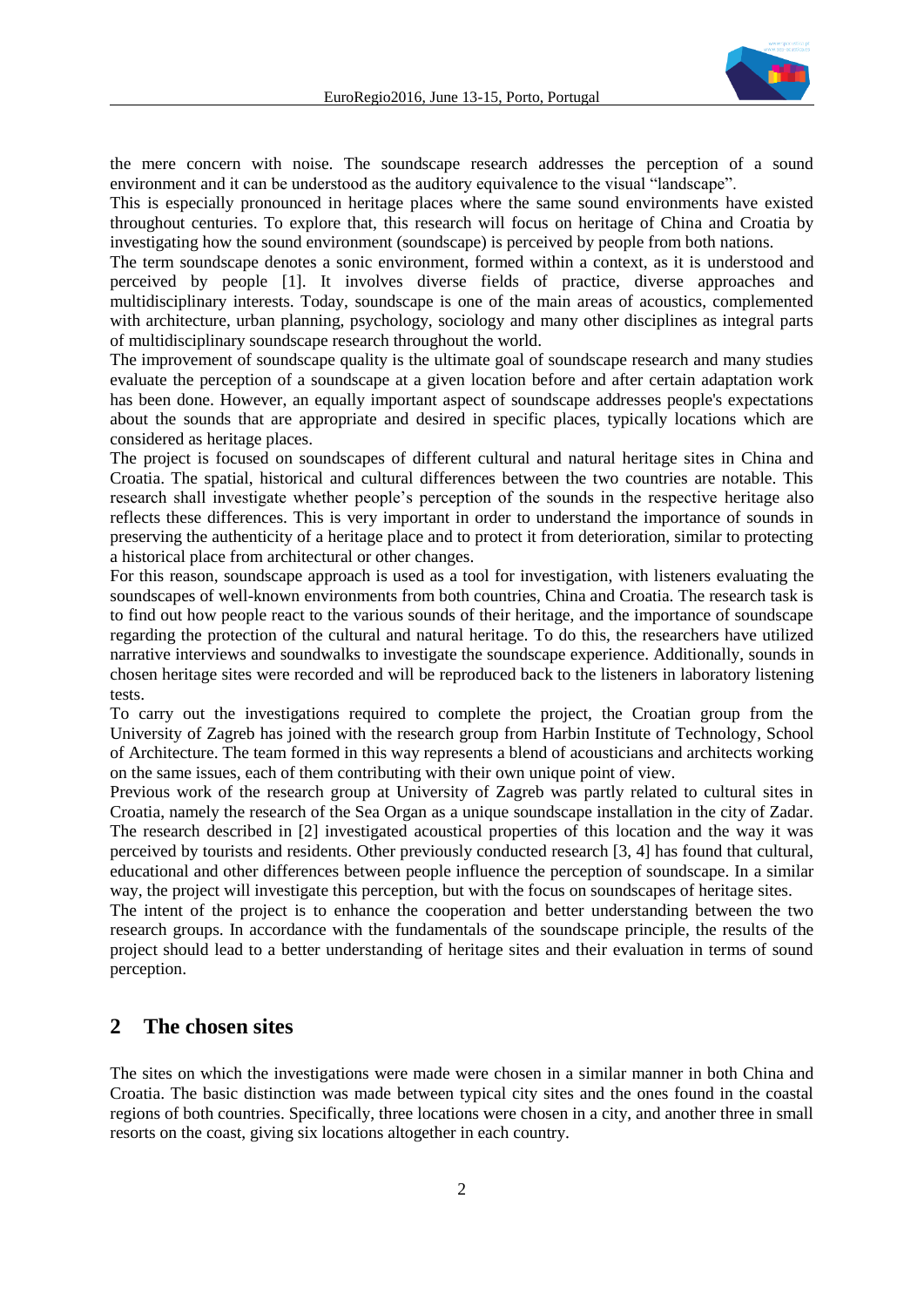

In continental cities, the following locations were chosen: one of the central squares in the city where a lot of people and traffic movement is expected, a smaller, more intimate square related to citizen activities that are not limited to just passing through, and one city park with vegetation and facilities related to leisure time.

In coastal cities, the following locations were chosen: a city square just at the coast, a public beach with a dedicated area for sunbathing and relaxing, and a quieter, less populated part of the beach in the city.

At each location, recordings were made twice, the first time in the morning or in the early afternoon, and the second time in late afternoon or evening when the activities of the people found in those locations generally change.

#### **2.1 China**

The chosen continental city for this study was Harbin, the capital of the northern Chinese province of Heilongjiang (population approx. 10 million). The chosen coastal city was Huludao, a prefecture-level city in southwestern Liaoning province (population approx. 2.8 million).

The survey and recording sites in Harbin were: Stalin park, Citizen square and General park (Figure 1). Recordings and surveys were conducted in Huludao in the following sites: in a square near the beach, in a populated part of the beach and in a less populated part of the beach (Figure 2).



Figure 1 – Investigated sites in Harbin: Stalin park (top left), Citizen square (top right) and General park (bottom).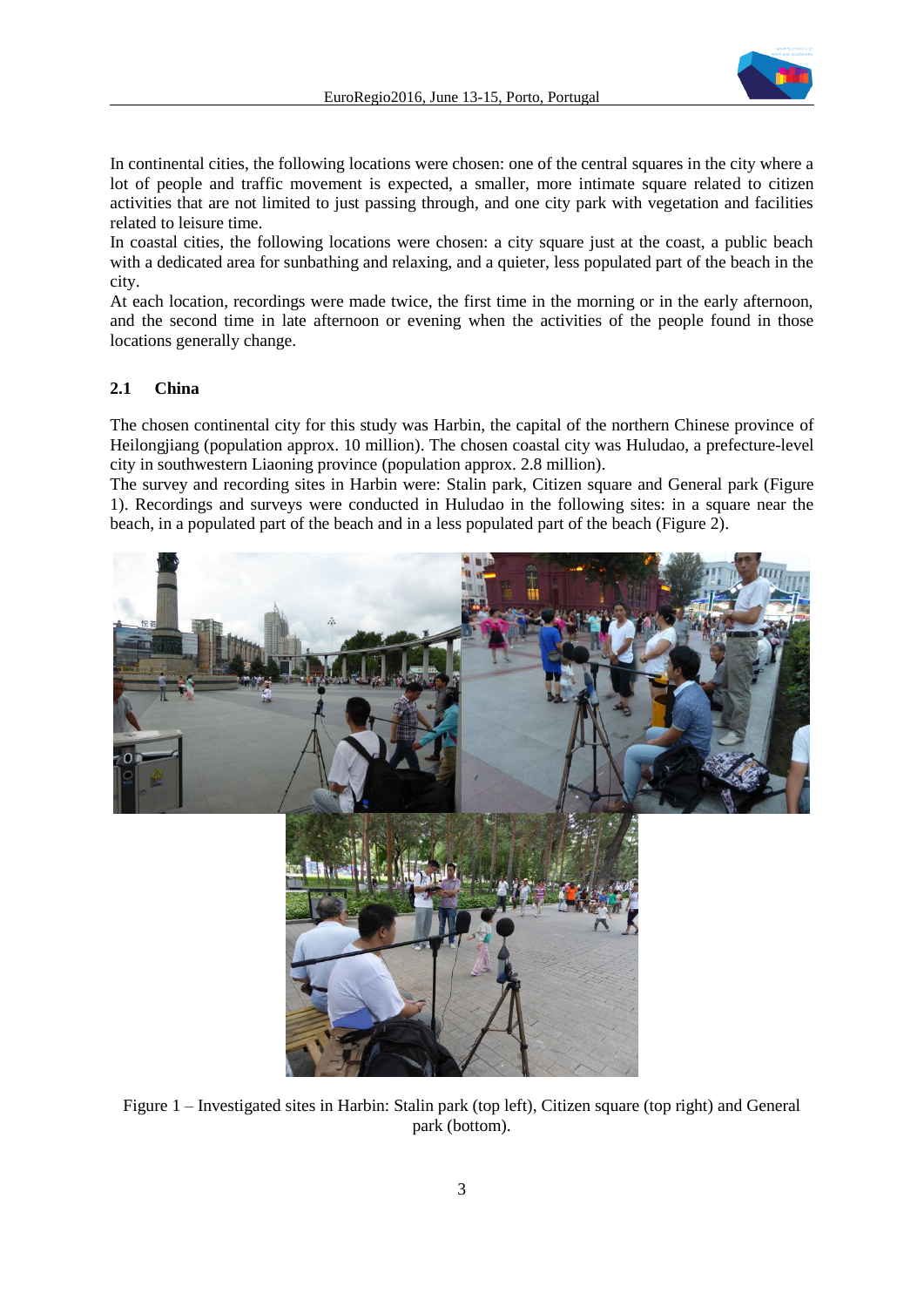

Figure 2 – Investigated sites in Huludao: square near the beach (top left), populated part of the beach (top right) and less populated part of the beach (bottom).

### **2.2 Croatia**

The chosen continental city for this study was Zagreb, the capital of Croatia (population approx. 800.000), and the chosen coastal city was Biograd na moru, a town located in the central part of the east Adriatic coast (population approx. 6.000).

The survey and recording sites in Zagreb were: Ban Jelacic square (main city square), Cvjetni square and Bundek park (Figure 3). Similar to China, recordings and surveys in Biograd na moru were conducted in the following sites: in a square near the coast, in a populated part of the beach and in a less populated part of the beach (Figure 4).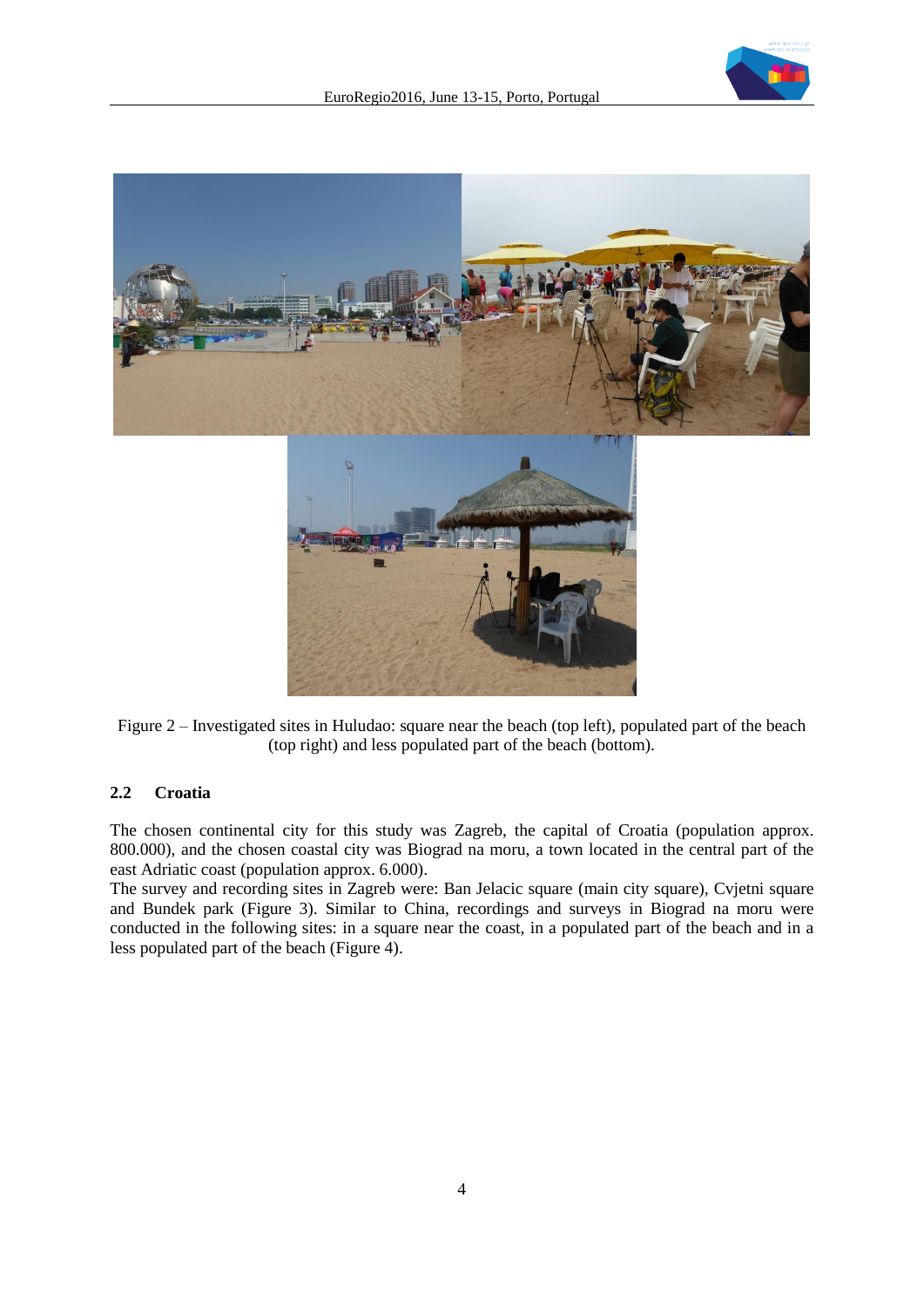



Figure 3 – Investigated sites in Zagreb: Ban Jelacic square (top left), Cvjetni square (top right) and Bundek park (bottom).



Figure 4 – Investigated sites in Biograd na moru: square near the beach (top left), populated part of the beach (top right) and less populated part of the beach (bottom).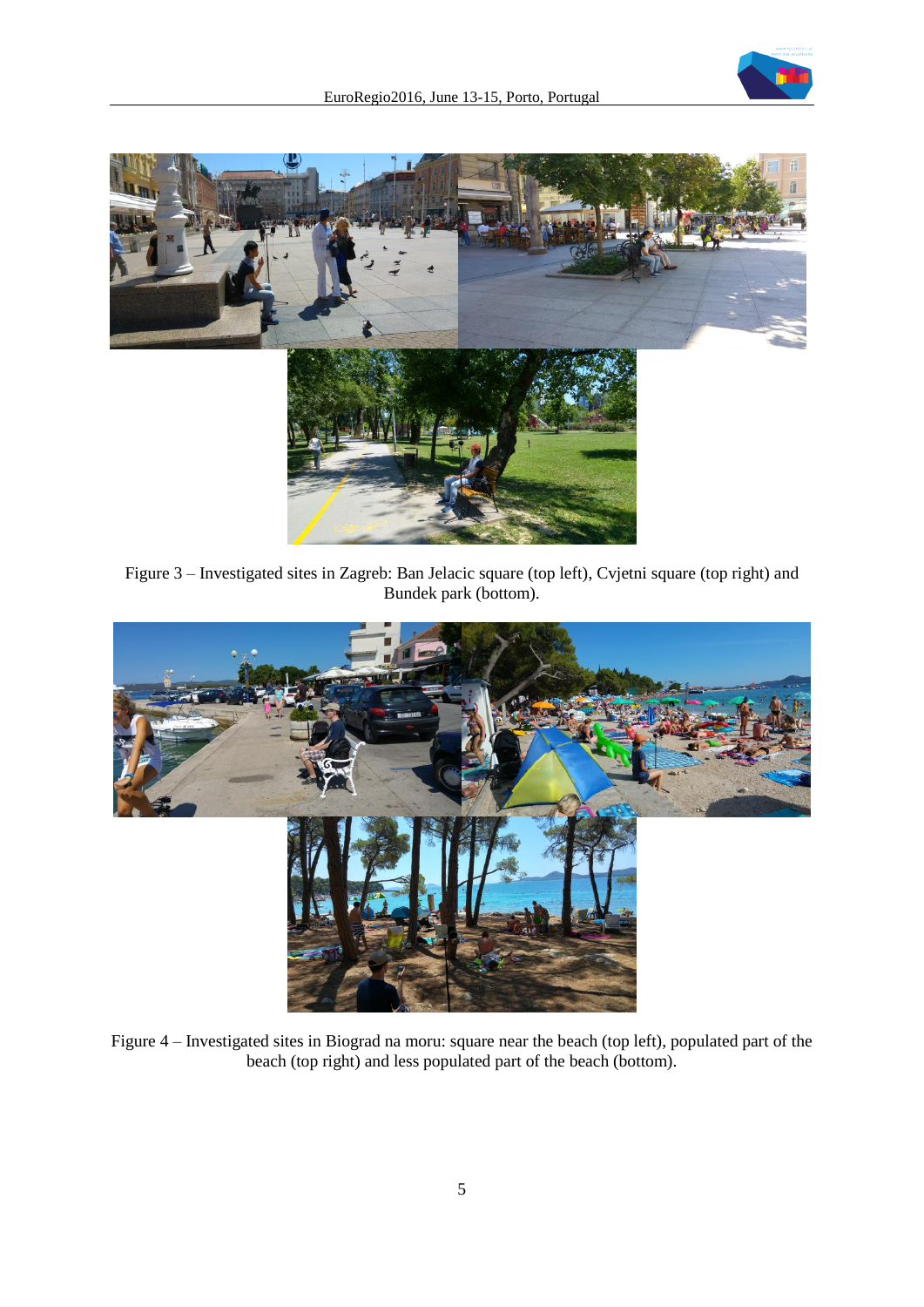

## **3 Methodology**

#### **3.1 Audio recordings of sound environments**

To capture the sound environments on tested locations, samples of the overall sound image were taken in the form of audio recordings. The same recordings are used to obtain a set of single-number physical and psychoacoustical parameters used to describe the sound environments on tested locations in an objective manner. Spatial audio recording techniques were used to capture not only the content of the sound image, but also its spatial distribution. The techniques of choice were the binaural and the Ambisonics recording.

Binaural recordings were made using an M-AUDIO MicroTrack II two-channel recorder and a binaural microphone headset Sound Professionals SP-TFB-2, worn by a student volunteer. Ambisonics recordings were limited to four-channel, first-order recordings made using the Tetramic microphone and a Tascam DR-680 recorder.

All recordings were cut to the length of 5 minutes. This way, the sound of periodically occurring events can be captured. Two recordings were made at each location; one during daytime, and another one in the evening. The underlying assumption was that the sound environment would be different at different times of the day, assuming that the behaviour and the number of people at these locations changes as well.

#### **3.2 In-situ surveys**

To capture the perception of the sound environments at tested locations in real time, the people found on-site were asked to become interviewees on a purely voluntary basis and to give their responses to a detailed questionnaire. The survey process on all locations was handled by master students and supervised by the authors.

Initially, inquiry about personal data was made, and the data was recorded on the gender, age, monthly earnings, city and/or country of origin, educational degree and profession of the interviewed person.

The person was then asked certain questions about the test location, namely, if they had been there before and how many times, what they were doing there, how long they had been there at the time of the interview, and how often do they visit the location. They were also asked about the type of dwelling they live in, their general health and their hearing. They were asked to state their opinion on the importance of quietness (tranquillity) in an environment, to make an assessment of the relation between the standard of living and sound environments of public spaces, and to state their opinion on the purpose of the public space under test.

After the initial set of questions, the interviewees were asked to evaluate their comfort level at the test location regarding the sounds, light, temperature and humidity, wind, water (if any), colours, odours, traffic and people present. The responses were given on a five-point scale with the following verbal explanations: 'very dissatisfied', 'dissatisfied', 'neutral', 'satisfied' and 'very satisfied'. They were also asked to state their reasons for giving these particular responses. The interviewees were asked to evaluate the overall environment in terms of their satisfaction with it and the level of comfort they feel during their stay at the test location. The answers here were given on a nine-point scale ranging between 'dissatisfying – satisfying' and 'uncomfortable – comfortable' with no additional verbal explanations.

The analysis of the sound environment was made with the interviewees evaluating the presence and/or the dominance level of specific types of sounds, namely, natural sounds such as water, wind or animals, technological sounds such as construction noise, but also music, small electronics or car horns, and sounds made by people, e.g. talking, walking, selling something, and the sounds made by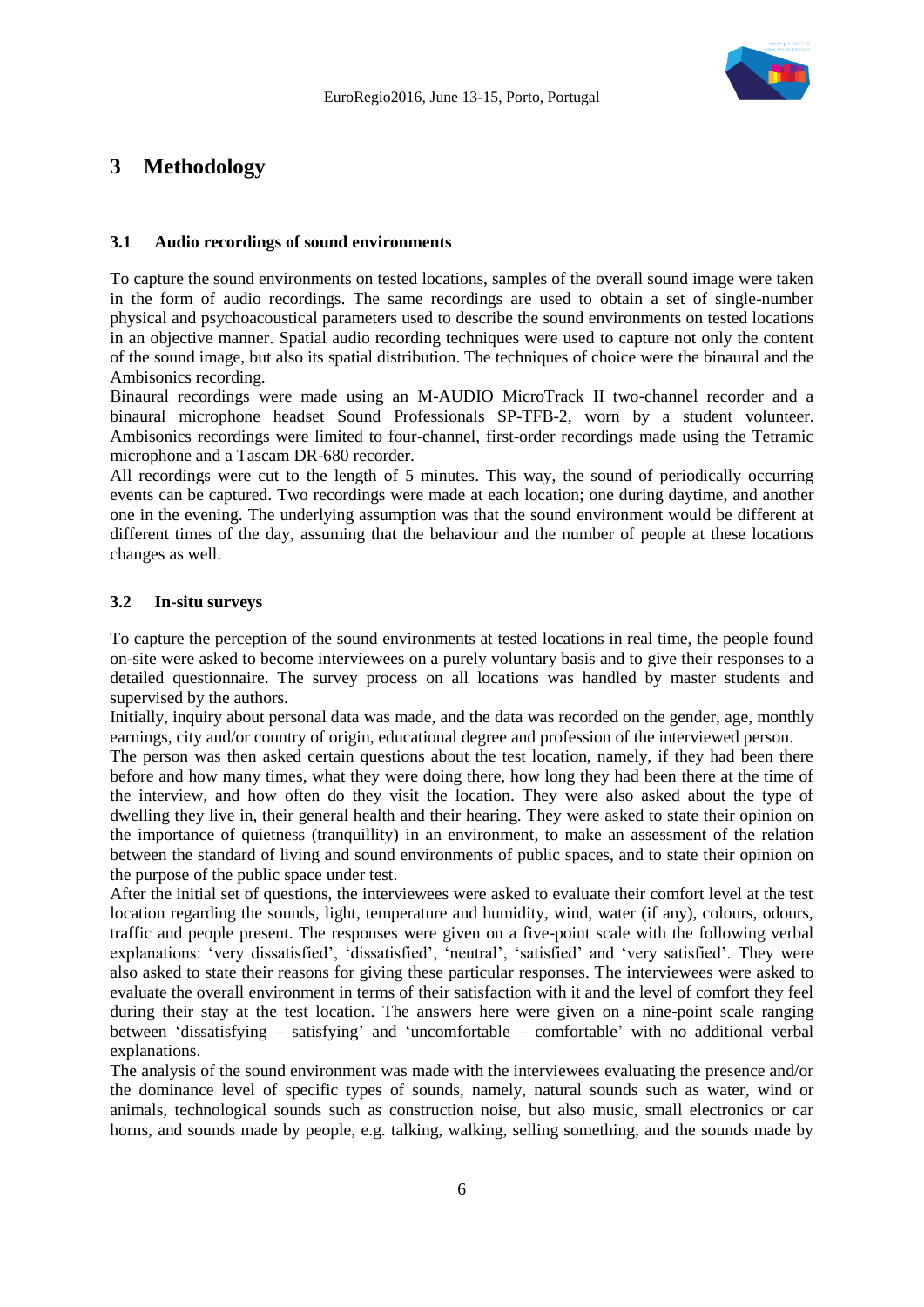

children. The five-point scale was used with the following verbal explanations: 'do not hear at all', 'a little', 'moderately', 'a lot' and 'dominates completely'.

Finally, the interviewees were asked to describe their perception of the sound environment. The pleasance-eventfulness plane was used, defined by the semantic differential pairs 'pleasantunpleasant' and 'eventful-uneventful', with additional control pairs 'exciting-monotonous' and 'chaotic-calm', all evaluated on a nine-point scale with no additional verbal explanations.

#### **3.3 Laboratory listening tests**

To examine the influence of cultural differences on the perception of a sound environment, listening experiments have to be performed in predefined and controllable laboratory conditions, with both Chinese and Croatian listeners participating in the tests, and with audio samples recorded in both countries reproduced to them. The parts of the tests in which the listeners listen to the sounds recorded in their own countries can be used to make the comparison between the perception of the sound environment recreated in the laboratory and the perception of the same sound environment experienced in-situ. However, the examination of the influence of cultural differences requires that the listeners from one country listen to the sounds recorded in the other country; therefore, the Chinese listeners have to listen to the sounds recorded in Croatia, and vice versa, and this is possible only in a laboratory experiment.

Both teams involved in the project possess the means and the necessary equipment to create a laboratory setup based on binaural reproduction over headphones, while only the Croatian team possesses a sound reproduction facility capable of handling Ambisonics recordings. Additionally, the binaural listening setup over headphones allows multiple listeners to take the test simultaneously, whereas the Ambisonics setup based on loudspeakers can handle only one listener at a time due to a very small "sweet spot", within which the 3D sound field is recreated correctly. For these reasons, binaural recordings will be used in laboratory listening tests.

The reproduction of the sound recorded in a given location shall be complemented with visual stimuli, i.e. a representative photograph taken at that location, displayed on a large enough television screen or an image projecting device.

The reproduction is to be calibrated to yield the same sound pressure levels as the ones originally recorded in-situ. To make this possible, a 1 kHz 94 dB calibration signal has been recorded on a separate channel through a sound level meter, which was then used for making an additional monaural recording and for monitoring the sound pressure level.

To obtain meaningful results of statistical analyses, no less than 30 listeners shall be recruited to take part in the listening tests. Due to the quantity of the sound samples to be listened to and evaluated, several groups of listeners (at least 30 listeners each) will be required. Having in mind that both project teams come from institutions of higher education, the listeners will be foreseeably recruited from the student population. A small reward may be given to the listeners for taking part in the tests, but it is not obligatory.

The questionnaire to be used in laboratory listening tests will be derived from the one described in section 3.2. The questions related to the location itself and the level of comfort felt by the listeners are to be excluded. The composition and the perception of the sound environment shall be evaluated in the same way as in in-situ surveys.

#### **3.4 Analysis of the results**

Data analysis is to be performed in several stages. As mentioned before, all recordings will be analysed with a series of software-based analysers such as Psysound3, in order to obtain a set of single-number physical and psychoacoustical parameters that describe a sound environment in an objective manner. As in [2], all these parameters will be divided into four groups to evaluate the